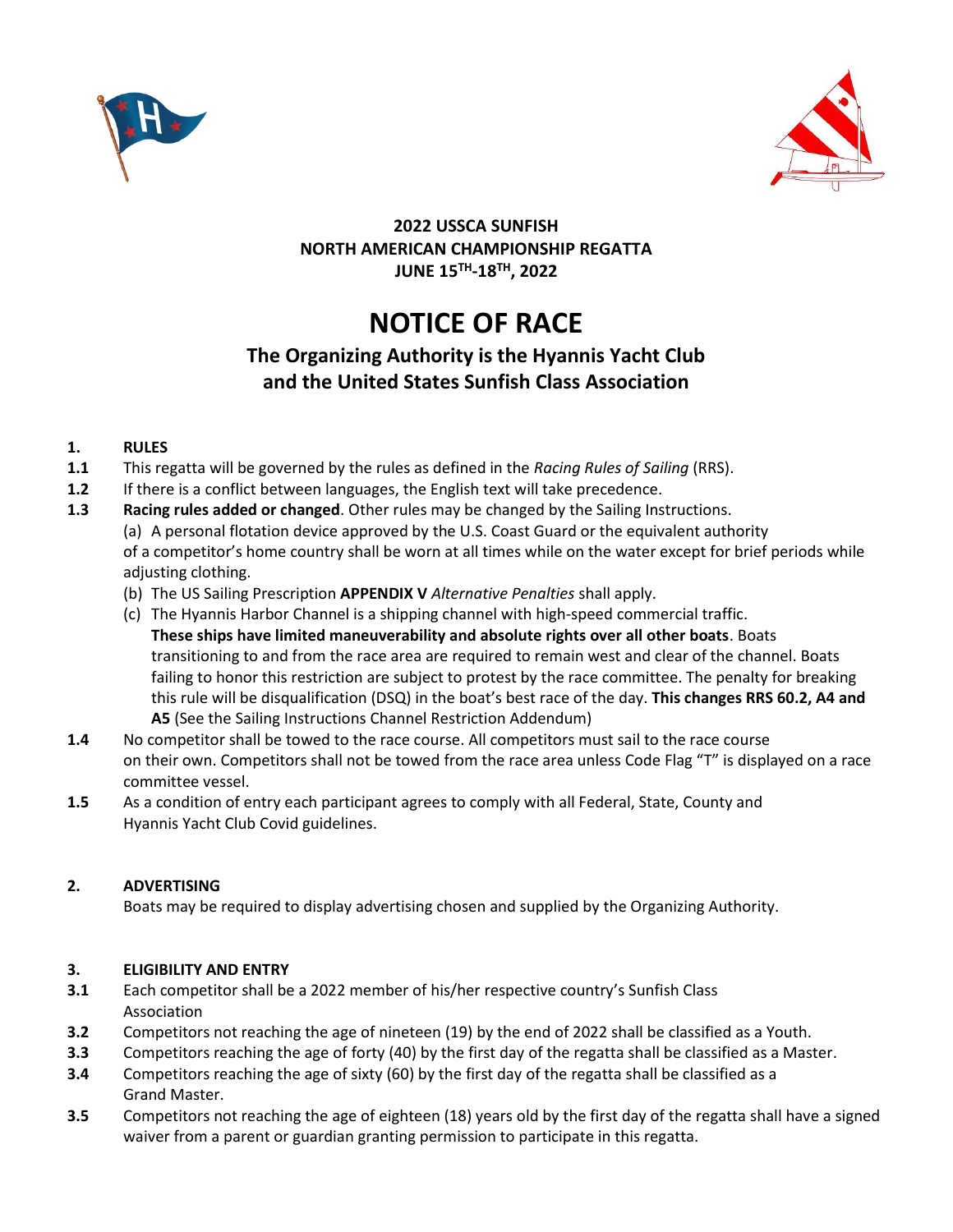- **3.6** The first day of the regatta is June 15<sup>th</sup>, 2022.
- **3.7** Registration for this regatta will be online through the event website at [https://www.regattanetwork.com/clubmgmt/applet\\_registration\\_form.php?regatta\\_id=24171](https://www.regattanetwork.com/clubmgmt/applet_registration_form.php?regatta_id=24171) The Hyannis Yacht Club Waiver of Liability shall be acknowledged along with verification of current membership in the Sunfish Class to compete in this regatta.
- **3.8** The deadline for registration for this regatta is June 9<sup>th</sup>, 2022. Registrations will be accepted after June 9<sup>th</sup>, 2022 until June  $12<sup>th</sup>$ , 2022 with a \$40 USD late fee added.
- **3.9** An Entry will not be considered complete until all registration, waiver, measurement and class membership information are submitted and fees are paid.

#### **4. FEES**

- **4.1 Registration Fee for this regatta is \$180 USD. Youth Entry Fee as defined in Section 3.2 is \$160 USD.** Registration fee includes Welcome Reception, Event Dinner, Après light Hors d'oeuvres following racing on Friday, Awards Ceremony and awards.
- **4.2** Registration fees are in US Dollars and shall be free of any transfer and/ or banking cost and/ or commissions. Any charge shall be reimbursed by competitors to complete their entry.
- **4.3** Registrations received after June 9<sup>th</sup>, 2022 will be assessed a late fee of \$40 USD.
- **4.4** Meal plan tickets for coaches, family members and guest may be purchased for \$30 USD per adult and \$15 USD per children under the age of twelve (12).

#### **5. SCHEDULE**

#### **5.1 Monday June 13, 2022**

1700-2000 Town parking lot open to receive boats

#### **Tuesday June, 14, 2022**

1200-2000 Town parking lot open to receive boats

1600-1800 Registration check-in

#### **Wednesday, June 15, 2022**

| 0800-2000 | Town parking lot open to receive boats |
|-----------|----------------------------------------|
| 0900-1700 | Measurement                            |
| 1400-1700 | Registration check-in                  |
| 1600      | <b>Practice Race</b>                   |
| 1600-1800 | Information desk is open               |
| 1900      | <b>Welcome Reception</b>               |
|           |                                        |

#### **Thursday, June 16, 2022**

| 0800      | Town parking lot open to receive boats              |
|-----------|-----------------------------------------------------|
|           | Continental breakfast available on the lower patio  |
| 0800-0900 | Last call for Registration check-in and Measurement |
| 0900      | Competitors meeting on the lower patio              |
| 1000      | <b>Harbor Start</b>                                 |
| 1100      | <b>First Warning</b>                                |
|           |                                                     |

1830 Event Dinner/ USCA Class Board Meeting to follow

## **Friday, June 17, 2022**

| 0800 | Continental breakfast available on the lower patio |
|------|----------------------------------------------------|
| 1000 | <b>Harbor Start</b>                                |
| 1100 | <b>First Warning</b>                               |
|      | Après race Hors d'oeuvres on the lower patio       |
|      | <b>USCA Class General Meeting</b>                  |
|      |                                                    |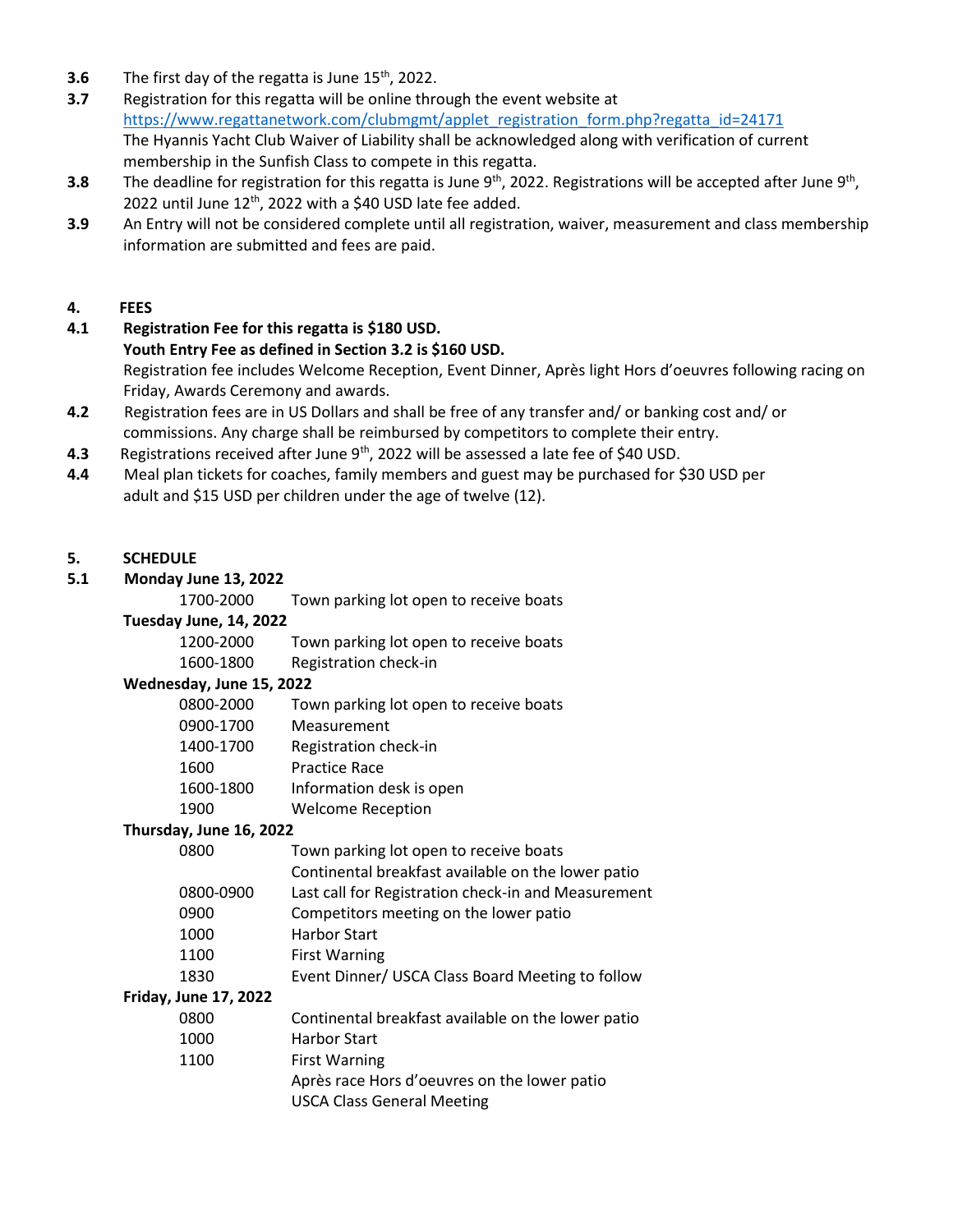#### **Saturday, June 18, 2022**

| 0800 | Continental breakfast available on the lower patio |
|------|----------------------------------------------------|
| 1000 | <b>Harbor Start</b>                                |
| 1100 | <b>First Warning</b>                               |
| 1400 | No Warning Signal will be made after this time     |

**Awards Ceremony with light hors d'oeuvres will begin as soon as possible at the conclusion of racing**.

#### **5.2 There is absolutely no alcoholic consumption allowed in the Town of Barnstable parking lot and beach areas adjacent to Hyannis Yacht Club.**

**5.3** This series shall consist of a maximum of eleven (11) races. One completed race shall constitute a series.

#### **6. MEASUREMENT**

Boats and equipment shall be compliant with current ISCA rules. A signed measurement form shall be submitted to the registration desk for the entry to be complete. Boats may be selected for remeasurement at any time during the regatta by the USCA National Measurer, or an appointed representative.

#### **7. SAILING INSTRUCTIONS**

The Sailing Instructions will be available online a[t www.regattanetwork.com](http://www.regattanetwork.com/) and the Registration Check-in Desk.

#### **8. VENUE**

Sailing will be conducted on Nantucket Sound south of the Hyannis Port Breakwater, with an alternative site of Lewis Bay if needed for safety or other considerations.

#### **9. COURSES**

Courses will be windward/leeward, triangles or combination thereof as described in the sailing instructions.

#### **10. SCORING**

- **10.1** The Low Point Scoring System, RRS Appendix A2 shall apply.
- **10.2** When fewer than six (6) races have been completed, a boats score shall be the total of her race scores.
- **10.3** When six (6) or more races have been completed, a boats score will be the total of her race scores excluding her worst score.
- **10.4 Time Limit Expired (TLE)** is added as a scoring abbreviation. **This changes RRS A4, A5 and A10.**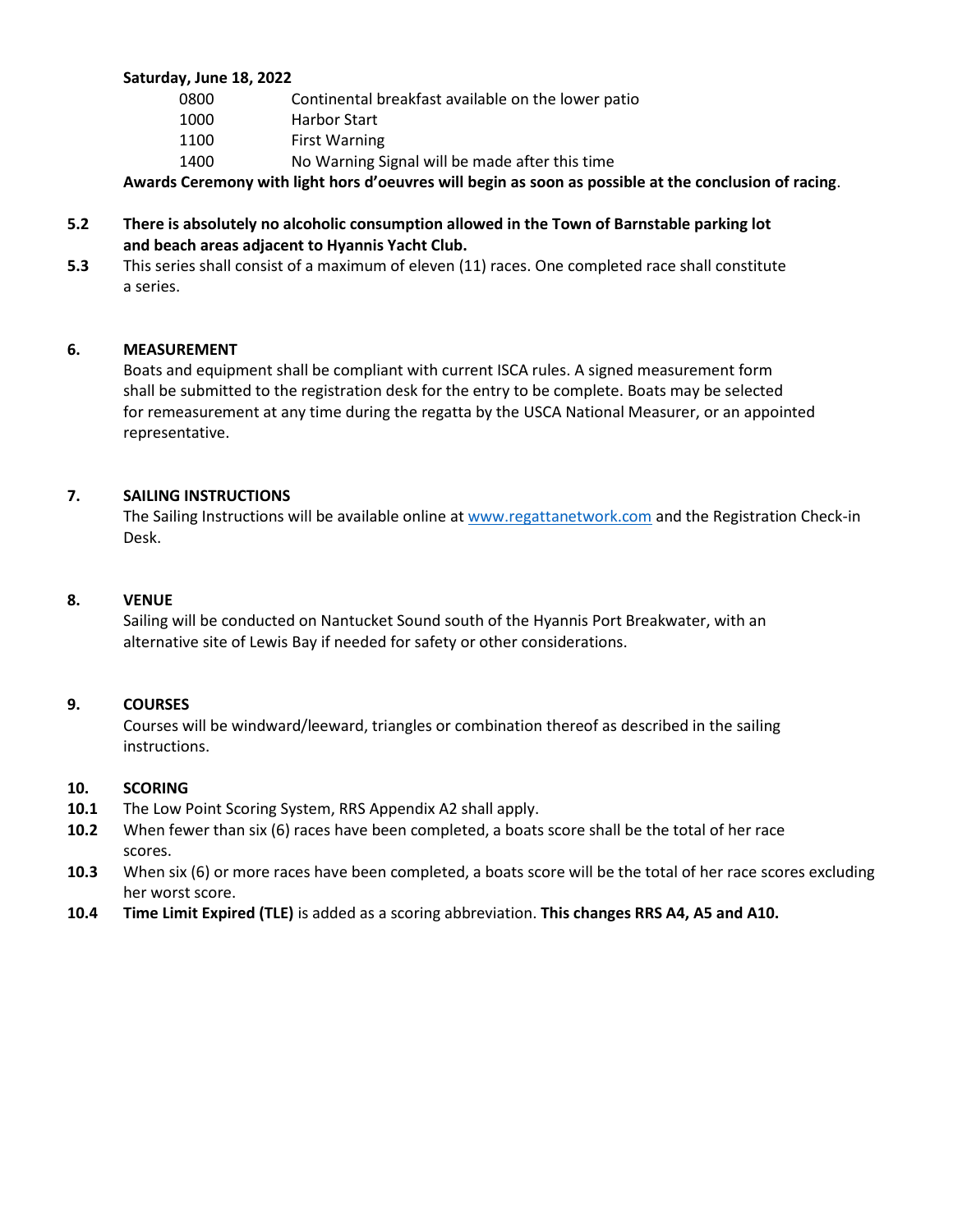## **11. PRIZES**

Prizes will be given as follows:

#### NORTH AMERICAN CHAMPIONSHIP

- a) Top Ten Finishers
- b) Highest placed Female Finisher (if top finisher is male) or the highest placed Male Finisher (if the top finisher is female)
- c) Top Three Youth Finishers
- d) Highest placed Master
- e) Highest placed Grand Master
- f) Alcort Sportsmanship Award
- g) Additional special prizes may be awarded at the sole discretion of the Organizing Authority.

## **12. SUPPORT BOATS**

- **12.1** The Organizing Authority will not provide support boats.
- **12.2** Support boats include any boats carrying team leaders, coaches and other personnel that interact with competitors.
- **12.3** Coach/ support boats shall register with the Organizing Authority prior to the first competitor's meeting on the first of racing. Coach/support boats shall carry a working VHF radio and monitor the race committee channel.
- **12.4** Coach/support boats shall stay outside the race area from the Preparatory Signal until all boats have finished, retired or the race is abandoned unless directed by the race committee. The race area is defined as minimum of 300 feet from any boats that are racing and outside the lay lines from marks defining the course.
- **12.5** Coach/Support boats shall remain a minimum of 150 feet below the starting line between the preparatory and starting signals. After the starting signal they may only proceed to the windward mark up the left side of the course and shall return to the leeward mark via the same side. At the finish line they shall remain a minimum of 300 feet outside the race area side of the finish line and its extensions.
- **12.6** No communications from the coach/support boats (including verbal and hand signals) will be permitted after the preparatory signal until after the competitor completes the race.
- **12.7** If a support boat does not comply with the applicable rules, restrictions or instructions, a discretionary penalty may be applied by the protest committee to some or all associated competitors and may include restrictions on the movement of their support boat.
- **12.8** Coach/support boats may be required to act as safety boats upon instruction from a race official.

## **13. PRESS/ PHOTOGRAPHY BOATS**

- **13.1** Press or photography boats may be supplied or authorized by the organizing authority.
- **13.2** Authorized press/photography boats shall display flag letter "G".
- **13.3** Press/photography boats shall stay outside the lay lines to the marks defining the course while boats are racing and shall not maneuver so as to interfere with or influence boats racing.
- **13.4** Press/photography boats shall obey instructions related to boat positioning or operations from on-the-water officials.

#### **14. BERTHING**

For competitor's trailer and boat storage information see Additional Information below. A limited number of slips and moorings may be available for support and photo boats. Please contact the Hyannis Yacht Club Steward's office at [dockmaster@hyannisyachtclub.org](mailto:dockmaster@hyannisyachtclub.org) for availability.